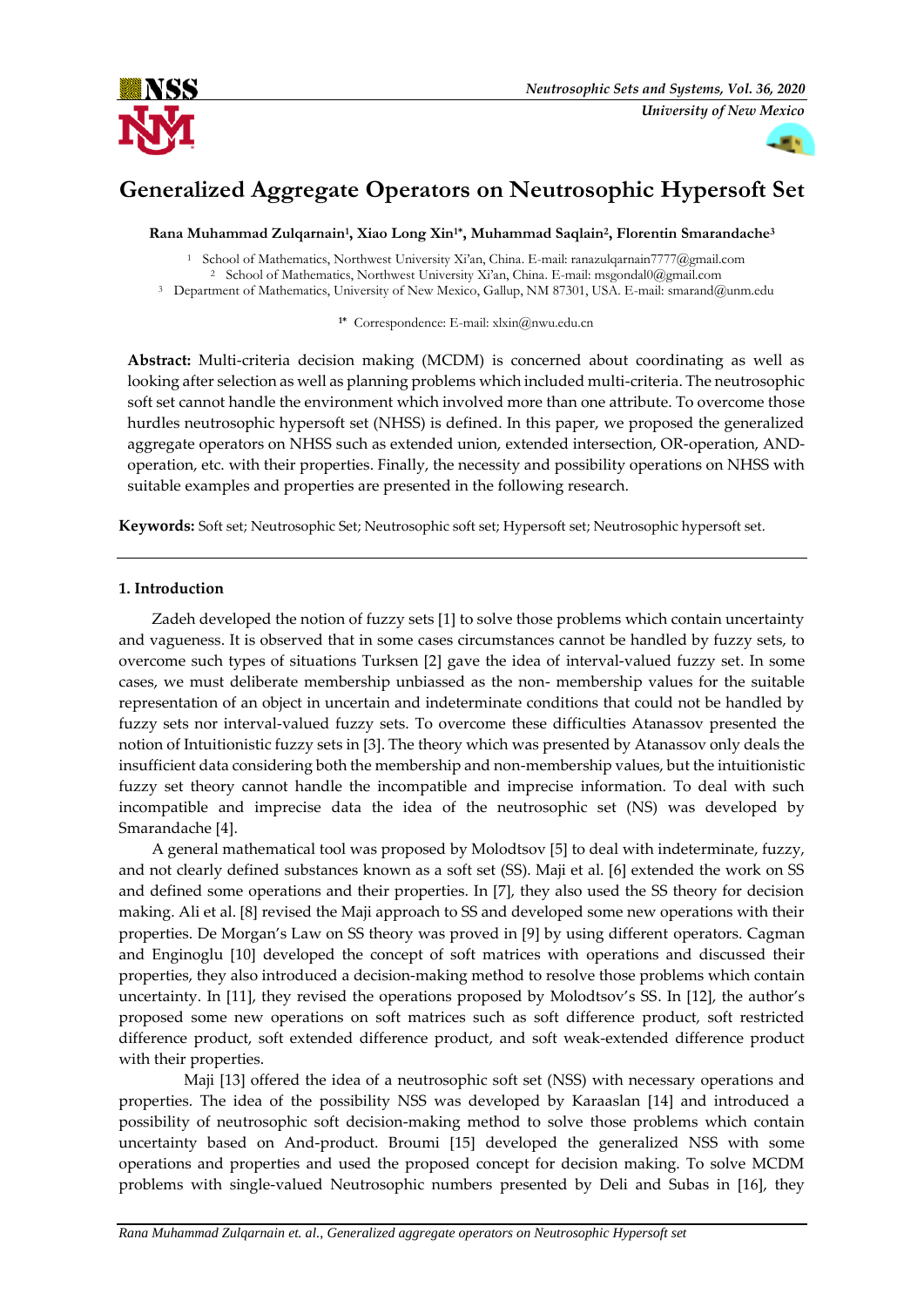constructed the concept of cut sets of single-valued Neutrosophic numbers. On the base of the correlation of intuitionistic fuzzy sets, the term correlation coefficient of SVNSs [17] was introduced. In [18], the idea of simplified NSs introduced with some operational laws and aggregation operators such as real-life Neutrosophic weighted arithmetic average operator and weighted geometric average operator. They constructed an MCDM method on the base of proposed aggregation operators.

Smarandache [19] generalized the SS to hypersoft set (HSS) by converting the function to a multiattribute function to deal with uncertainty. Saqlain et al. [20] developed the generalization of TOPSIS for the NHSS, by using the accuracy function they transformed the fuzzy neutrosophic numbers to crisp form. In [21],s the author's proposed the fuzzy plithogenic hypersoft set in matrix form with some basic operations and properties. Martin and Smarandache developed the plithogenic hypersoft set by combining the plithogenic sets and hypersoft set in [22]. Saqlain et al. [23] proposed the aggregate operators and similarity measure [24] on NHSS. In [25], Abdel basset et al. applied TODIM and TOPSIS methods based on the best-worst method to increase the accuracy of evaluation under uncertainty according to the neutrosophic set. They also used the plithogenic set theory to solve the uncertain information and evaluate the financial performance of manufacturing industries, they used the AHP method to find the weight vector of the financial ratios to achieve this goal after that they used the VIKOR and TOPSIS methods to utilized the companies ranking in [26].

In the following paragraph, we explain some positive impacts of this research. The main focus of this study is too generalized the aggregate operators of the neutrosophic hypersoft set. We will use the proposed aggregate operators to solve multi-criteria decision-making problems after developing distance-based similarity measures. Saqlain et al. [23], developed the aggregate operators on NHSS but in some cases, we face some limitations such as in union and intersection. To overcome these limitations we develop the generalized version of aggregate operators on NHSS.

The following research is organized as follows: In section 2, we recall some basic definitions used in the following research such as SS, NS, NSS, HSS, and NHSS. We develop the generalized aggregate operators on NHSS such as extended union, extended intersection, And-operation, etc. in section 3 with properties. In section 4, the necessity and possibility of operations are presented with examples and properties.

#### **2. Preliminaries**

In this section, we recall some basic definitions such as SS, NSS, and NHSS which use in the following sequel.

## **Definition 2.1** [5] **Soft Set**

The soft set is a pair (F,  $\Lambda$ ) over  $\acute{U}$  if and only if F:  $\Lambda \to P(\acute{U})$  is a mapping. That is the parameterized family of subsets of  $\tilde{U}$  known as a SS.

# **Definition 2.2** [4] **Neutrosophic Set**

Let Ũ be a universe and  $\Lambda$  be an NS on Ũ is defined as  $\Lambda = \{< u, T_\Lambda(u), I_\Lambda(u), F_\Lambda(u) >: u \in \tilde{U}\}\$ , where T, I, F: Û → ]0<sup>-</sup>, 1<sup>+</sup>[ and 0<sup>-</sup> ≤  $T_\Lambda(u)$  +  $I_\Lambda(u)$  +  $F_\Lambda(u)$  ≤ 3<sup>+</sup>.

# **Definition 2.3** [13] **Neutrosophic Soft Set**

Let  $\acute{U}$  and  $\acute{E}$  are universal set and set of attributes respectively. Let P( $\acute{U}$ ) be the set of Neutrosophic values of  $\acute{U}$  and  $\Lambda \subseteq \check{F}$ . A pair  $(F, \Lambda)$  is called an NSS over  $\acute{U}$  and its mapping is given as

# $F: \Lambda \rightarrow P(\tilde{U})$

# **Definition 2.4** [19] **Hypersoft Set**

Let  $\acute{U}$  be a universal set and  $P(\acute{U})$  be a power set of  $\acute{U}$  and for  $n \geq 1$ , there are *n* distinct attributes such as  $k_1$ ,  $k_2$ ,  $k_3$ , ...,  $k_n$  and  $K_1$ ,  $K_2$ ,  $K_3$ , ...,  $K_n$  are sets for corresponding values attributes respectively with following conditions such as  $K_i \cap K_j = \emptyset$   $(i \neq j)$  and  $i, j \in \{1,2,3 \ldots n\}$ . Then the pair  $(F, K_1 \times K_2)$  $\times K_3 \times ... \times K_n$ ) is said to be Hypersoft set over  $\acute{U}$  where F is a mapping from  $K_1 \times K_2 \times K_3 \times ... \times K_n$ to  $P(\hat{U})$ .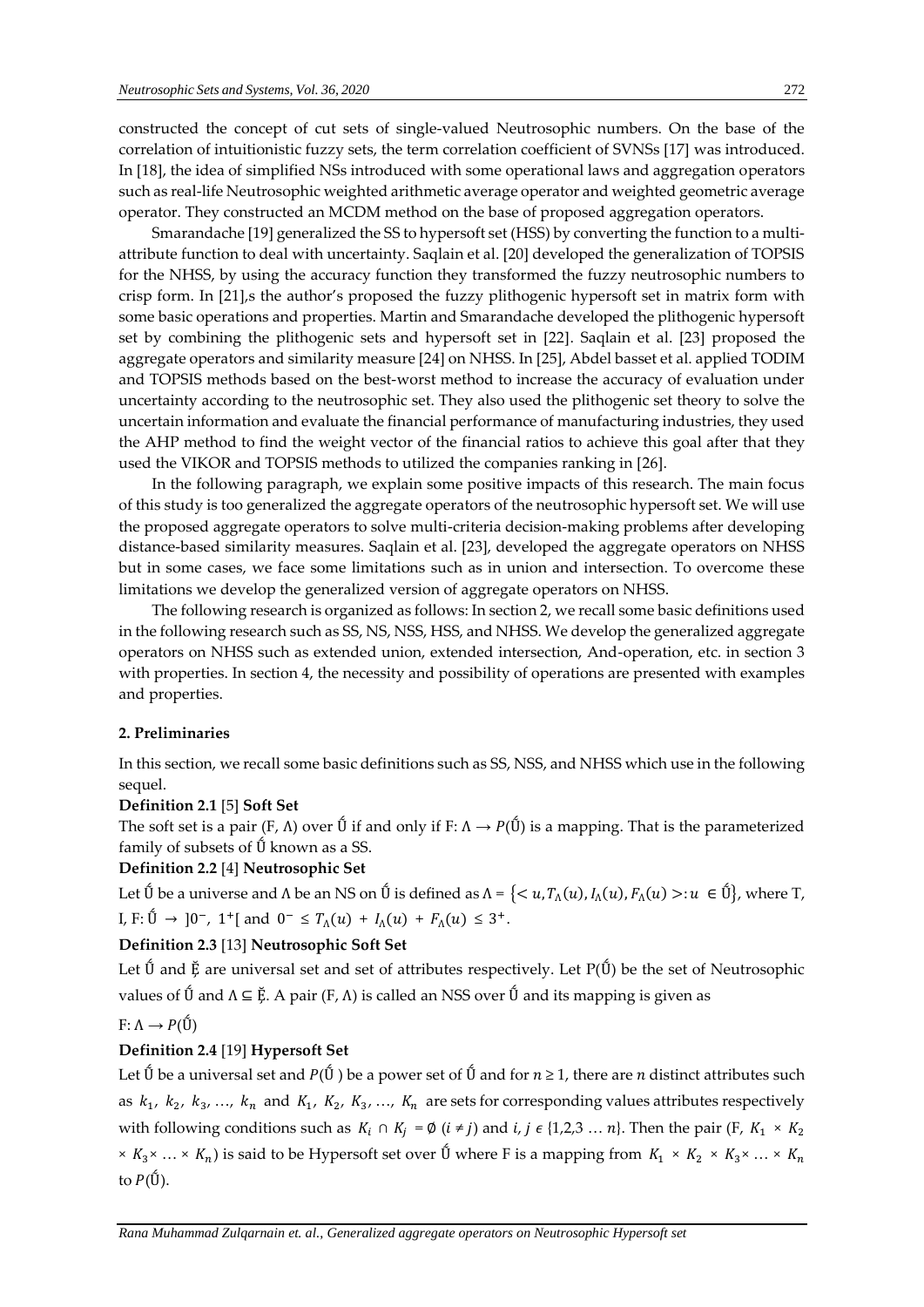# **Definition 2.5** [22] **Neutrosophic Hypersoft Set (NHSS)**

Let  $\acute{U}$  be a universal set and  $P(\acute{U})$  be a power set of  $\acute{U}$  and for  $n \geq 1$ , there are *n* distinct attributes such as  $k_1$ ,  $k_2$ ,  $k_3$ , ...,  $k_n$  and  $K_1$ ,  $K_2$ ,  $K_3$ , ...,  $K_n$  are sets for corresponding values attributes respectively with following conditions such as  $K_i \cap K_j = \emptyset$  ( $i \neq j$ ) and  $i, j \in \{1,2,3 \ldots n\}$ . Then the pair (F,  $\Lambda$ ) is said to be NHSS over  $\tilde{U}$  if there exists a relation  $K_1 \times K_2 \times K_3 \times \ldots \times K_n = \Lambda$ . F is a mapping from  $K_1 \times$  $K_2 \times K_3 \times \ldots \times K_n$  to  $P(\tilde{U})$  and  $F(K_1 \times K_2 \times K_3 \times \ldots \times K_n) = \{ \langle u, T_\Lambda(u), I_\Lambda(u), F_\Lambda(u) \rangle : u \in \tilde{U} \}$  where *T, I, F* are membership values for truthness, indeterminacy, and falsity respectively such that *T, I, F*:  $\hat{U} \to 0^-$ , 1<sup>+</sup>[ and  $0^- \leq T_\Lambda(u) + I_\Lambda(u) + F_\Lambda(u) \leq 3^+$ .

**Example 2.6** Assume that a person examines the attractiveness of a living house. Let  $\acute{U}$  be a universe which consists of three choices  $\tilde{U} = \{u_1, u_2\}$  and  $E = \{\xi_1, \xi_2, \xi_3\}$  be a set of decision parameters. Then, the NHSS is given as

$$
F_{\Lambda} = \{ \langle u_1, (\dot{\epsilon}_1 \{0.4, 0.7, 0.5\}, \dot{\epsilon}_2 \{0.8, 0.5, 0.3\}, \dot{\epsilon}_3 \{0.6, 0.5, 0.9\}) \rangle
$$
  

$$
\langle u_2, (\dot{\epsilon}_1 \{0.1, 0.5, 0.7\}, \dot{\epsilon}_2 \{0.5, 0.6, 0.2\}, \dot{\epsilon}_3 \{0.7, 0.4, 0.6\}) \rangle
$$

#### **3. Generalized Aggregate Operators on Neutrosophic Hypersoft Set and Properties**

In this section, we present the generalized aggregate operations on NHSS with examples. We prove commutative and associative laws by using proposed aggregate operators in the following section. **Definition 3.1** 

Let  $F_{\Lambda} \in \mathbb{N}$ HSS, then its complement, is written as  $(F_{\Lambda})^c = F^c(\Lambda)$  and defined as  $F^c(\Lambda) = \{ \langle u, T(F^c(\Lambda)), I(F^c(\Lambda)), F(F^c(\Lambda)) \rangle : u \in U \}$  such that

$$
T(Fc(\Lambda)) = 1 - T\Lambda(u),
$$
  
\n
$$
I(Fc(\Lambda)) = 1 - I\Lambda(u),
$$
  
\n
$$
F(Fc(\Lambda)) = 1 - F\Lambda(u).
$$

**Example 3.2** Reconsider example 2.6

 $F^{c}(\Lambda) = \{<\mathbf{u}_1, (\dot{\epsilon}_1\{0.6, 0.3, 0.5\}, \dot{\epsilon}_2\{0.2, 0.5, 0.7\}, \dot{\epsilon}_3\{0.4, 0.5, 0.1\})>$  $<$  u<sub>2</sub>, ( $\dot{\epsilon}_1$ {0.9, 0.5, 0.3},  $\dot{\epsilon}_2$ {0.5, 0.4, 0.8},  $\dot{\epsilon}_3$ {0.3, 0.6, 0.4}) >}

## **Proposition 3.3**

If  $F_{\Lambda} \in \mathbb{N}$ HSS, then  $(F^{c}(\Lambda))^{c} = F_{\Lambda}$ .

# **Proof**

By using definition 3.1, we have

$$
F^{c}(\Lambda) = \{ \langle u, T(F^{c}(\Lambda)), I(F^{c}(\Lambda)), F(F^{c}(\Lambda)) \rangle : u \in U \}
$$
  
= \{ \langle u, 1 - T(F\_{\Lambda}), 1 - I(F\_{\Lambda}), 1 - F(F\_{\Lambda}) \rangle : u \in U \},

Thus

 $(F<sup>c</sup>(\Lambda))<sup>c</sup> = { u, 1 - (1 - T(F<sub>\Lambda</sub>)), 1 - (1 - I(F<sub>\Lambda</sub>)), 1 - (1 - F(F<sub>\Lambda</sub>)) > : u \in U},$  $(F^{c}(\Lambda))^{c} = \{ \langle u, T(F_{\Lambda}), I(F_{\Lambda}), F(F_{\Lambda}) \rangle : u \in U \} = F_{\Lambda}.$ Which completes the proof.

#### **Definition 3.4 Extended Union of Two Neutrosophic Hypersoft Set**

Let  $F_{\Lambda_1}$ ,  $F_{\Lambda_2}$   $\in$  NHSS, then their extended union is

$$
T (F_{\Lambda_1} \cup F_{\Lambda_2}) = \begin{cases} T(F_{\Lambda_1}) & \text{if } u \in \Lambda_1 - \Lambda_2 \\ T(F_{\Lambda_2}) & \text{if } u \in \Lambda_2 - \Lambda_1 \\ \text{Max} (T(F_{\Lambda_1}), T(F_{\Lambda_2})) & \text{if } u \in \Lambda_1 \cap \Lambda_2 \end{cases}
$$

*Rana Muhammad Zulqarnain et. al., Generalized aggregate operators on Neutrosophic Hypersoft set*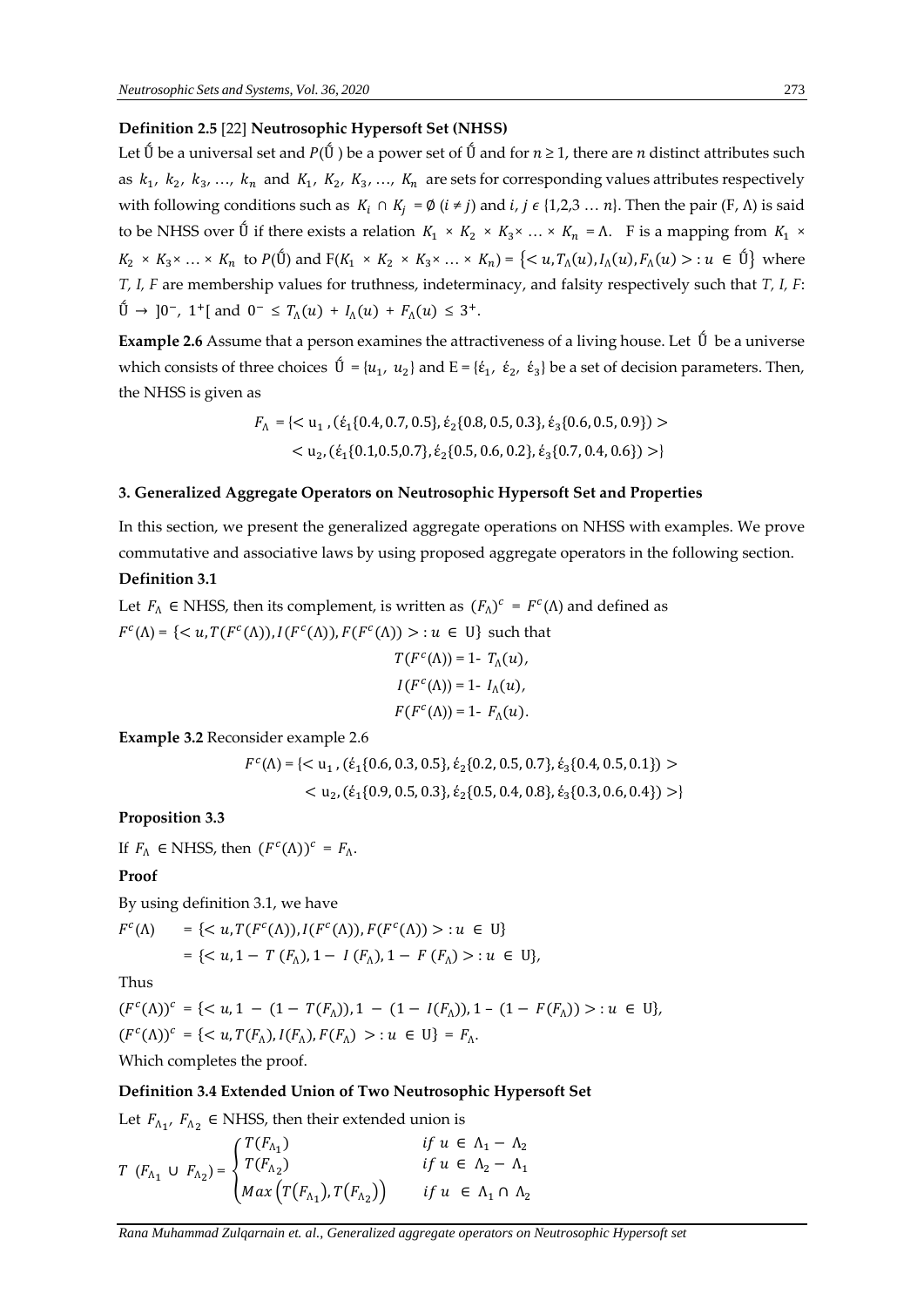$$
I (F_{\Lambda_1} \cup F_{\Lambda_2}) = \begin{cases} I(F_{\Lambda_1}) & \text{if } u \in \Lambda_1 - \Lambda_2 \\ I(F_{\Lambda_2}) & \text{if } u \in \Lambda_2 - \Lambda_1 \\ \text{Min}\left(I(F_{\Lambda_1}), I(F_{\Lambda_2})\right) & \text{if } u \in \Lambda_1 \cap \Lambda_2 \end{cases}
$$
  

$$
F (F_{\Lambda_1} \cup F_{\Lambda_2}) = \begin{cases} F(F_{\Lambda_1}) & \text{if } u \in \Lambda_1 - \Lambda_2 \\ F(F_{\Lambda_2}) & \text{if } u \in \Lambda_1 - \Lambda_2 \\ \text{Min}\left(F(F_{\Lambda_1}), F(F_{\Lambda_2})\right) & \text{if } u \in \Lambda_1 \cap \Lambda_2 \end{cases}
$$

**Example 3.5** Let  $U = \{u_1, u_2, u_3, u_4\}$  be a universal set and  $E = \{\xi_1, \xi_2, \xi_3, \xi_4\}$  be a set of decision parameters and  $F_{\Lambda_1} = \{u_1, u_4\}$  and  $F_{\Lambda_2} = \{u_2, u_4\}$ 

$$
F_{\Lambda_1} = \{< u_1, (\dot{\epsilon}_1\{0.4, 0.7, 0.5\}, \dot{\epsilon}_2\{0.8, 0.5, 0.3\}, \dot{\epsilon}_3\{0.6, 0.5, 0.9\}, \dot{\epsilon}_4\{0.3, 0.7, 0.2\}) > \\
< u_4, (\dot{\epsilon}_1\{0.4, 0.7, 0.2\}, \dot{\epsilon}_2\{0.6, 0.5, 0.3\}, \dot{\epsilon}_3\{0.8, 0.4, 0.7\}, \dot{\epsilon}_4\{0.6, 0.4, 0.3\}) > \\
F_{\Lambda_2} = \{< u_2, (\dot{\epsilon}_1\{0.7, 0.4, 0.6\}, \dot{\epsilon}_2\{0.4, 0.6, 0.9\}, \dot{\epsilon}_3\{0.7, 0.4, 0.6\}, \dot{\epsilon}_4\{0.7, 0.6, 0.3\}) > \\
< u_4, (\dot{\epsilon}_1\{0.6, 0.2, 0.7\}, \dot{\epsilon}_2\{0.5, 0.7, 0.3\}, \dot{\epsilon}_3\{0.4, 0.8, 0.5\}, \dot{\epsilon}_4\{0.5, 0.6, 0.4\}) > \\
F_{\Lambda_1} \cup F_{\Lambda_2} = \{< u_1, (\dot{\epsilon}_1\{0.4, 0.7, 0.5\}, \dot{\epsilon}_2\{0.8, 0.5, 0.3\}, \dot{\epsilon}_3\{0.6, 0.5, 0.9\}, \dot{\epsilon}_4\{0.3, 0.7, 0.2\}) > \\
< u_2, (\dot{\epsilon}_1\{0.7, 0.4, 0.6\}, \dot{\epsilon}_2\{0.4, 0.6, 0.9\}, \dot{\epsilon}_3\{0.7, 0.4, 0.6\}, \dot{\epsilon}_4\{0.7, 0.6, 0.3\}) > \\
< u_4, (\dot{\epsilon}_1\{0.6, 0.7, 0.7\}, \dot{\epsilon}_2\{0.6, 0.7, 0.3\}, \dot{\epsilon}_3\{0.8, 0.8, 0.7\}, \dot{\epsilon}_4\{0.6, 0.6, 0.4\}) >
$$

# **Proposition 3.6**

Let  $F_{\Lambda_1}$ ,  $F_{\Lambda_2}$  and  $F_{\Lambda_3}$  are NHSSs than

- 1.  $(F_{\Lambda_1} \cup F_{\Lambda_2}) = (F_{\Lambda_2} \cup F_{\Lambda_1})$  (Commutative law)
- 2.  $(F_{\Lambda_1} \cup F_{\Lambda_2}) \cup F_{\Lambda_3} = F_{\Lambda_1} \cup (F_{\Lambda_2} \cup F_{\Lambda_3})$  (Associative law)

**Proof 1.** In the following proof first two cases are trivial, we consider only the third case in this proposition

 $(F_{\Lambda_1} \cup F_{\Lambda_2}) = \{ \langle u, (\max\{T(F_{\Lambda_1}), T(F_{\Lambda_2})\}, \min\{I(F_{\Lambda_1}), I(F_{\Lambda_2})\}, \min\{F(F_{\Lambda_1}), F(F_{\Lambda_2})\} \rangle \}$  $=\{<{\rm u}, (max\{T(F_{\Lambda_2}),T(F_{\Lambda_1})\}, min\{I(F_{\Lambda_2}),I(F_{\Lambda_1})\}, min\{F(F_{\Lambda_2}),F(F_{\Lambda_1})\})>\}$  $= (F_{\Lambda_2} \cup F_{\Lambda_1})$ **Proof 2:** Let  $F_{\Lambda_1}$ ,  $F_{\Lambda_2}$  and  $F_{\Lambda_3}$  are NHSSs than  $F_{\Lambda_1} \cup F_{\Lambda_2} = \{ \langle u, (Max\{T(F_{\Lambda_1}), T(F_{\Lambda_2})\}, Min\{I(F_{\Lambda_1}), I(F_{\Lambda_2})\}, Min\{F(F_{\Lambda_1}), F(F_{\Lambda_2})\} \rangle \}$  $(F_{\Lambda_1} \cup F_{\Lambda_2}) \cup F_{\Lambda_3} =$  $\{<$  u, max  $\{\max\{T(F_{\Lambda_1}),T(F_{\Lambda_2})\},T(F_{\Lambda_3})\}$ , min  $\{\min\{I(F_{\Lambda_1}),I(F_{\Lambda_2})\},I(F_{\Lambda_3})\}$ , min  $\{\min\{F(F_{\Lambda_1}),F(F_{\Lambda_2})\},F(F_{\Lambda_3})\}>$  $=\left\{<\mathfrak{u},\max\left\{\textit{T}\left(\textit{F}_{\Lambda_{1}}\textit{),\textit{T}\left(\textit{F}_{\Lambda_{2}}\textit{)}\textit{,}}\right\},\min\left\{\{\textit{I}\left(\textit{F}_{\Lambda_{1}}\textit{),\textit{I}\left(\textit{F}_{\Lambda_{2}}\textit{)}\textit{,}}\right\},\min\left\{\{\textit{F}\left(\textit{F}_{\Lambda_{1}}\textit{),\textit{F}\left(\textit{F}_{\Lambda_{2}}\textit{,}}\right\},\textit{F}\left(\textit{F}_{\Lambda_{3}}\textit{,}\right)\right\}\right$  $=\ \big\{<\mathfrak{u}, \max\big\{T\big(F_{\Lambda_1}\big),\max\big\{T\big(F_{\Lambda_2}\big),T\big(F_{\Lambda_3}\big)\big\}\big\}, \min\big\{I\big(F_{\Lambda_1}\big), \min\big\{I\big(F_{\Lambda_2}\big),I\big(F_{\Lambda_3}\big)\big\}\big\}, \min\big\{F\big(F_{\Lambda_1}\big), \min\big\{F\big(F_{\Lambda_2}\big),F\big(F_{\Lambda_3}\big)\big\}\big\}>\big\}$  $= F_{\Lambda_1} \cup (F_{\Lambda_2} \cup F_{\Lambda_3})$ 

## **Definition 3.7 Extended Intersection of Two Neutrosophic Hypersoft Set**

Let  $F_{\Lambda_1}$ ,  $F_{\Lambda_2} \in \text{NHSS}$ , then their extended intersection is

$$
T (F_{\Lambda_1} \cap F_{\Lambda_2}) = \begin{cases} T(F_{\Lambda_1}) & \text{if } u \in \Lambda_1 - \Lambda_2 \\ T(F_{\Lambda_2}) & \text{if } u \in \Lambda_2 - \Lambda_1 \\ \text{Min} (T(F_{\Lambda_1}), T(F_{\Lambda_2})) & \text{if } u \in \Lambda_1 \cap \Lambda_2 \end{cases}
$$
  

$$
I (F_{\Lambda_1} \cap F_{\Lambda_2}) = \begin{cases} I(F_{\Lambda_1}) & \text{if } u \in \Lambda_1 - \Lambda_2 \\ I(F_{\Lambda_2}) & \text{if } u \in \Lambda_1 - \Lambda_2 \\ \text{Max} (I(F_{\Lambda_1}), I(F_{\Lambda_2})) & \text{if } u \in \Lambda_1 \cap \Lambda_2 \end{cases}
$$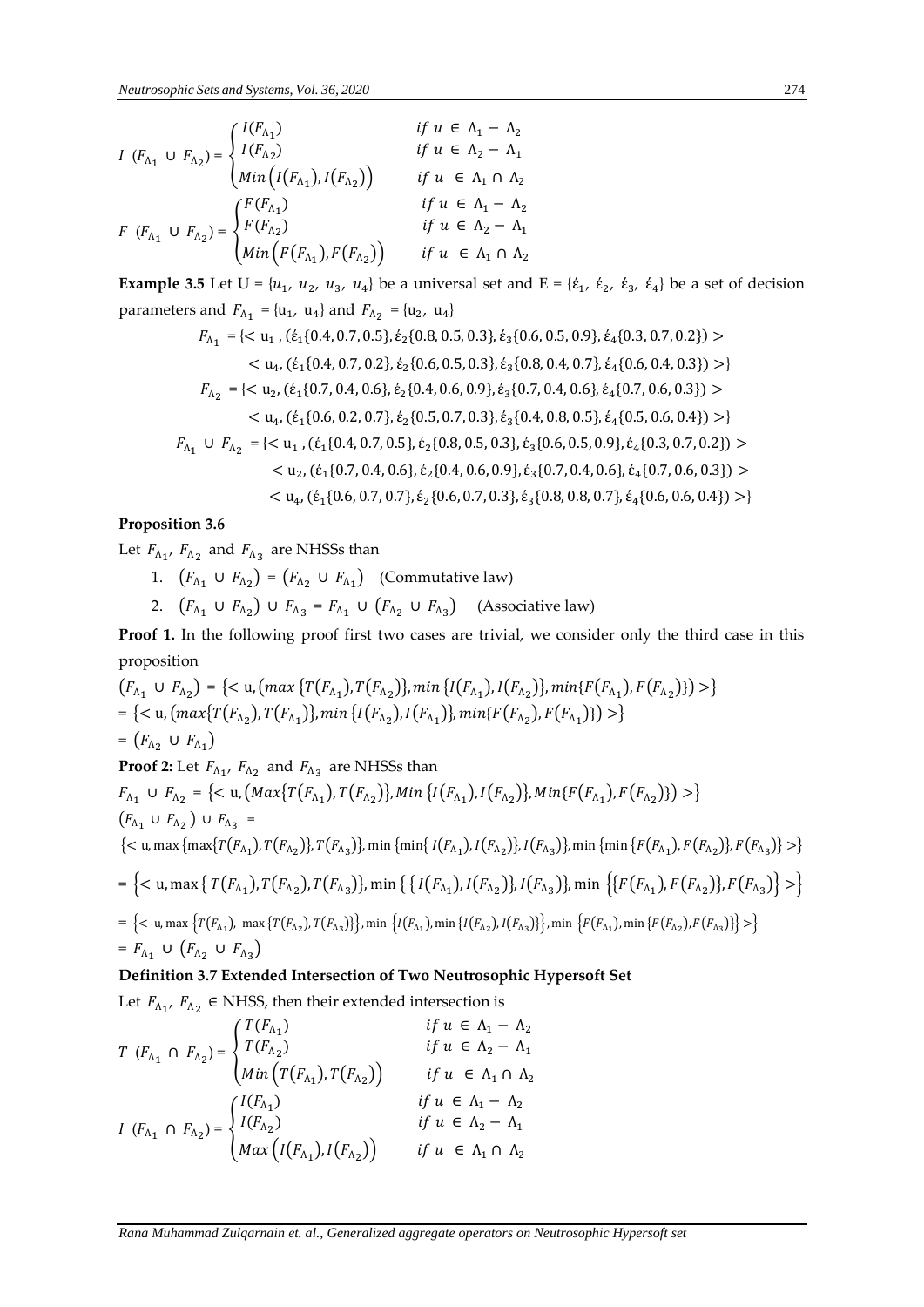$$
F\ (F_{\Lambda_1}\ \cap\ F_{\Lambda_2}) = \begin{cases} F(F_{\Lambda_1}) & \text{if } u \in \Lambda_1 - \Lambda_2 \\ F(F_{\Lambda_2}) & \text{if } u \in \Lambda_2 - \Lambda_1 \\ \text{Max}\left(F(F_{\Lambda_1}), F(F_{\Lambda_2})\right) & \text{if } u \in \Lambda_1 \cap \Lambda_2 \end{cases}
$$

**Proposition 3.8** Let  $F_{\Lambda_1}$ ,  $F_{\Lambda_2}$  and  $F_{\Lambda_3}$  are NHSSs than

- 1.  $F_{\Lambda_1} \cap F_{\Lambda_2} = F_{\Lambda_2} \cap F_{\Lambda_1}$  (Commutative law)
- 2.  $(F_{\Lambda_1} \cap F_{\Lambda_2}) \cap F_{\Lambda_3} = F_{\Lambda_1} \cap (F_{\Lambda_2} \cap F_{\Lambda_3})$  (Associative law)

**Proof 1.** Similar to Proposition 3.6.

**Proposition 3.9** Let  $F_{\Lambda_1}$ ,  $F_{\Lambda_2}$  are NHSSs then

- 1.  $(F_{\Lambda_1} \cup F_{\Lambda_2})^c = F^c(\Lambda_1) \cap F^c(\Lambda_2)$
- 2.  $(F_{\Lambda_1} \cap F_{\Lambda_1})^c = F^c(\Lambda_1) \cup F^c(\Lambda_2)$

**Proof 1.** Let  $F_{\Lambda_1}$  and  $F_{\Lambda_1} \in \text{NHSS}$ , such as follows

$$
F_{\Lambda_1} = \{ \langle u, \{ T(F_{\Lambda_1}), I(F_{\Lambda_1}), F(F_{\Lambda_1}) \} \rangle \} \text{ and } F_{\Lambda_2} = \{ \langle u, \{ T(F_{\Lambda_2}), I(F_{\Lambda_2}), F(F_{\Lambda_2}) \} \rangle \}
$$
\n
$$
(F_{\Lambda_1} \cup F_{\Lambda_2})^c = \{ \langle u, \left( \max \{ T(F_{\Lambda_1}), T(F_{\Lambda_2}) \}, \min \{ I(F_{\Lambda_1}), I(F_{\Lambda_2}) \}, \min \{ F(F_{\Lambda_1}), F(F_{\Lambda_2}) \} \rangle \} \}^c
$$
\n
$$
= \{ \langle u, \left( \min \{ 1 - T(F_{\Lambda_1}), 1 - T(F_{\Lambda_2}) \}, \max \{ 1 - I(F_{\Lambda_1}), 1 - I(F_{\Lambda_2}) \}, \max \{ 1 - F(F_{\Lambda_1}), 1 - F(F_{\Lambda_2}) \} \rangle \} \} \}^c
$$
\n
$$
= \{ \langle u, \left( \min \{ T(F^c(\Lambda_1)), T(F^c(\Lambda_2)) \}, \max \{ I(F^c(\Lambda_1)), I(F^c(\Lambda_2)) \}, \max \{ F(F^c(\Lambda_1)), F(F^c(\Lambda_2)) \} \} \rangle \} \}^c
$$
\n
$$
= F^c(\Lambda_1) \cap F^c(\Lambda_2)
$$
\nProof 2. Similarly, we can prove 2.

# **Definition 3.10 OR-Operation of Two Neutrosophic Hypersoft Set**

Let  $F_{\Lambda_1}$ ,  $F_{\Lambda_2}$   $\in$  NHSS. Consider  $k_1$ ,  $k_2$ ,  $k_3$ , ...,  $k_n$  for  $n \ge 1$ , be n well-defined attributes, whose corresponding attributive values are respectively the set  $K_1$ ,  $K_2$ ,  $K_3$ , ...,  $K_n$  with  $K_i \cap K_j = \emptyset$ , for  $i \neq j$ *j* and *i*, *j*  $\epsilon$ {1,2,3 ... *n*} and their relation  $K_1 \times K_2 \times K_3 \times \ldots \times K_n = \Lambda$ , then  $F_{\Lambda_1} \vee F_{\Lambda_2} = F_{\Lambda_1 \times \Lambda_2}$ , then

$$
T\ (F_{\Lambda_1 \times \Lambda_2}) = Max\left(T(F_{\Lambda_1}), T(F_{\Lambda_2})\right),
$$
  

$$
I\ (F_{\Lambda_1 \times \Lambda_2}) = Min\left(I(F_{\Lambda_1}), I(F_{\Lambda_2})\right),
$$
  

$$
F\ (F_{\Lambda_1 \times \Lambda_2}) = Min\left(F(F_{\Lambda_1}), F(F_{\Lambda_2})\right).
$$

**Example 3.11** Reconsider example 3.5

$$
F_{\Lambda_1} \vee F_{\Lambda_2} = F_{\Lambda_1 \times \Lambda_2}
$$
  
= { $(u_1, u_2), (\xi_1 \{0.7, 0.4, 0.5\}, \xi_2 \{0.8, 0.5, 0.3\}, \xi_3 \{0.7, 0.4, 0.6\}, \xi_4 \{0.7, 0.6, 0.2\})$  >  
 $(u_1, u_4), (\xi_1 \{0.6, 0.2, 0.5\}, \xi_2 \{0.8, 0.5, 0.3\}, \xi_3 \{0.6, 0.5, 0.5\}, \xi_4 \{0.5, 0.6, 0.2\})$   
 $(u_4, u_2), (\xi_1 \{0.7, 0.4, 0.2\}, \xi_2 \{0.6, 0.5, 0.3\}, \xi_3 \{0.8, 0.4, 0.6\}, \xi_4 \{0.7, 0.4, 0.3\})$   
 $(u_4, u_4), (\xi_1 \{0.6, 0.2, 0.2\}, \xi_2 \{0.6, 0.5, 0.3\}, \xi_3 \{0.8, 0.4, 0.5\}, \xi_4 \{0.6, 0.4, 0.3\})$ 

### **Definition 3.12 AND-Operation of Two Neutrosophic Hypersoft Set**

Let  $F_{\Lambda_1}$ ,  $F_{\Lambda_2}$   $\in$  NHSS. Consider  $k_1$ ,  $k_2$ ,  $k_3$ , ...,  $k_n$  for  $n \ge 1$ , be n well-defined attributes, whose corresponding attributive values are respectively the set  $K_1$ ,  $K_2$ ,  $K_3$ , ...,  $K_n$  with  $K_i \cap K_j = = \emptyset$ , for i  $\neq j$  and *i*,  $j\epsilon\{1,2,3...n\}$  and their relation  $K_1 \times K_2 \times K_3 \times ... \times K_n = \Lambda$  then  $F_{\Lambda_1} \wedge F_{\Lambda_2} = F_{\Lambda_1 \times \Lambda_2}$ , then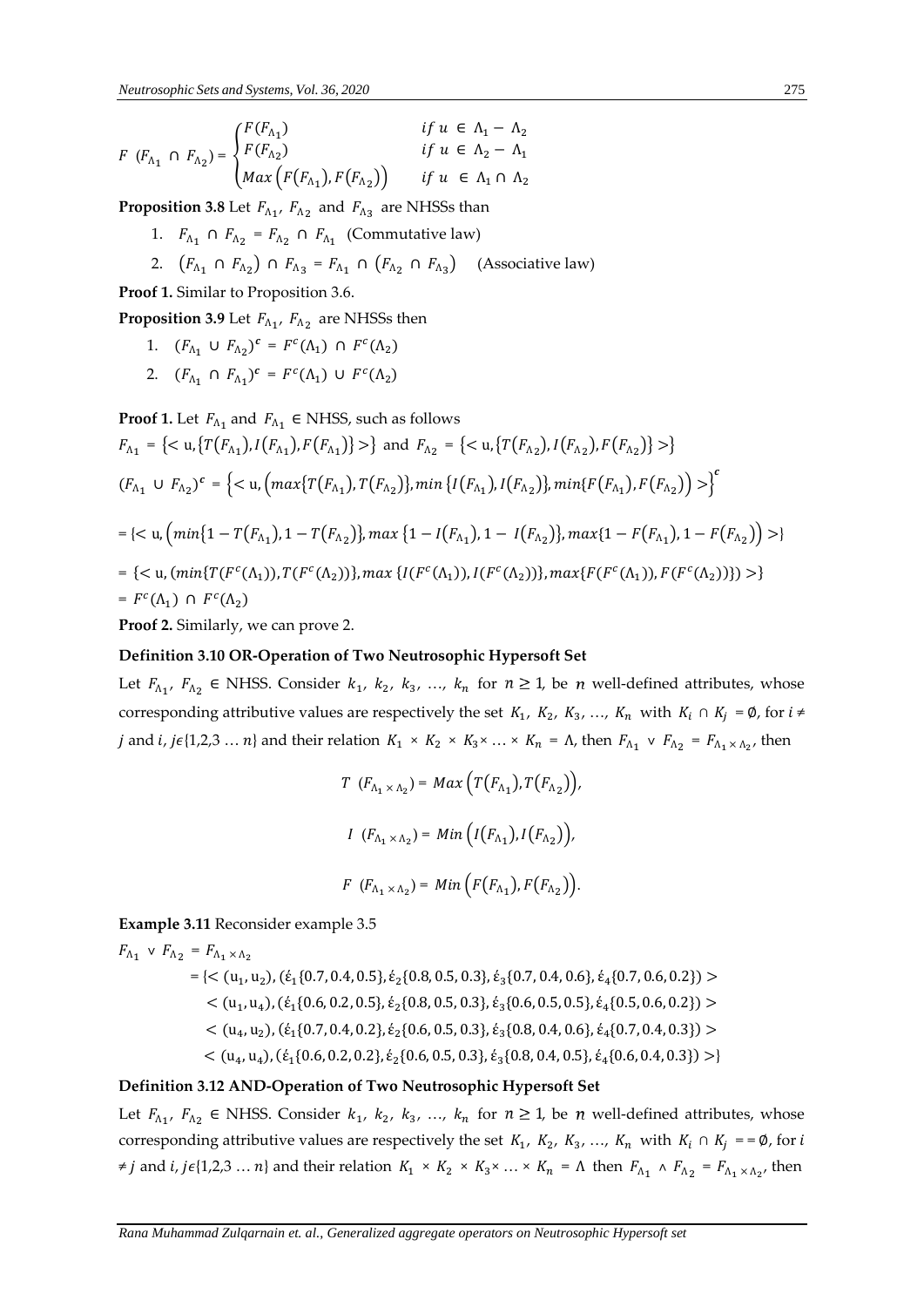$$
T\ (F_{\Lambda_1\times\Lambda_2}) = Min\left(T(F_{\Lambda_1}), T(F_{\Lambda_2})\right),
$$
  

$$
I\ (F_{\Lambda_1\times\Lambda_2}) = Max\left(I(F_{\Lambda_1}), I(F_{\Lambda_2})\right),
$$
  

$$
F\ (F_{\Lambda_1\times\Lambda_2}) = Max\left(F(F_{\Lambda_1}), F(F_{\Lambda_2})\right).
$$

**Proposition 3.13** Let  $F_{\Lambda_{1'}}$ ,  $F_{\Lambda_{2}}$  are NHSSs then

- 1.  $(F_{\Lambda_1} \vee F_{\Lambda_2})^c = F^c(\Lambda_1) \wedge F^c(\Lambda_2)$
- 2.  $(F_{\Lambda_1} \wedge F_{\Lambda_2})^c = F^c(\Lambda_1) \vee F^c(\Lambda_2)$

**Proof 1.** Let  $F_{\Lambda_1}$  and  $F_{\Lambda_1} \in \text{NHSS}$ , such as follows  $F_{\Lambda_1} = \{ \langle u_i, \{ T(F_{\Lambda_1}), I(F_{\Lambda_1}), F(F_{\Lambda_1}) \} \rangle : u_i \in U \}$  and  $F_{\Lambda_2} = \{ \langle u_i, \{ T(F_{\Lambda_2}), I(F_{\Lambda_2}), F(F_{\Lambda_2}) \} \rangle : u_j \in U \}$ By using definition 3.10 we get

 $F_{\Lambda_1} \vee F_{\Lambda_2} = \{ \langle (u_i, u_j), [e, \max\{T(F_{\Lambda_1}), T(F_{\Lambda_2})\}, \min\{I(F_{\Lambda_1}), I(F_{\Lambda_2})\}, \min\{F(F_{\Lambda_1}), F(F_{\Lambda_2})\} \rangle \} \rangle$  $(F_{\Lambda_1} \vee F_{\Lambda_2})^c = \{ \langle (u_i, u_j), [e, 1 - \max\{T(F_{\Lambda_1}), T(F_{\Lambda_2})\}, 1 - \min\{I(F_{\Lambda_1}), I(F_{\Lambda_2})\}, 1 - \min\{F(F_{\Lambda_1}), 1 - F(F_{\Lambda_2})\} \rangle \} \rangle$  $(F_{\Lambda_1} \vee F_{\Lambda_2})^c = \{ \langle (u_i, u_j), [e, \min\{1 - T(F_{\Lambda_1}), 1 - T(F_{\Lambda_2})\}, \max\{1 - I(F_{\Lambda_1}), 1 - I(F_{\Lambda_2})\}, \max\{1 - F(F_{\Lambda_1}), 1 - F(F_{\Lambda_2})\} \rangle \}$  $(F_{\Lambda_1} \vee F_{\Lambda_2})^c = \{ \langle (u_i, u_j), [e, \min\{T(F^c(\Lambda_1)), T(F^c(\Lambda_2))\}, \max\{I(F^c(\Lambda_1)), I(F^c(\Lambda_2))\}, \max\{F(F^c(\Lambda_1)), F(F^c(\Lambda_2))\} \rangle \}$ Since

$$
F^{c}(\Lambda_{1}) = \{ \langle u_{i}, \{ T(F^{c}(\Lambda_{1})), I(F^{c}(\Lambda_{1})), F(F^{c}(\Lambda_{1})) \} \rangle : u_{i} \in U \} \text{ and}
$$
  

$$
F^{c}(\Lambda_{2}) = \{ \langle u_{j}, \{ T(F^{c}(\Lambda_{2})), I(F^{c}(\Lambda_{2})) \} F(F^{c}(\Lambda_{2})) \} \rangle : u_{j} \in U \}
$$

By using definition 3.12, we get

$$
F^{c}(\Lambda_{1}) \wedge F^{c}(\Lambda_{2}) = \left\{ \langle (u_{i}, u_{j}), [e, \min\{T(F^{c}(\Lambda_{1})), T(F^{c}(\Lambda_{2}))\}, \max\{I(F^{c}(\Lambda_{1})), I(F^{c}(\Lambda_{2}))\}, \max\{F(F^{c}(\Lambda_{1})), F(F^{c}(\Lambda_{2}))\} \rangle \right\}
$$
  
So

$$
\left(F_{\Lambda_1}\vee F_{\Lambda_2}\right)^c\,=\,F^c(\Lambda_1)\,\wedge\,F^c(\Lambda_2).
$$

Similarly, we can prove 2.

# **4. Necessity and Possibility Operations**

The necessity and possibility operations on NHSS with some properties are presented in the following section.

# **Definition 4.1 Necessity operation**

Let  $F_\Lambda$  ∈ NHSS, then necessity operation on NHSS represented by ⊕  $F_\Lambda$  and defined as follows  $\bigoplus F_{\Lambda} = \{ \langle u, \{ T(F_{\Lambda}), I(F_{\Lambda}), 1-T(F_{\Lambda}) \} \rangle \}$  for all  $u \in U$ .

**Example 4.2** Reconsider example 2.6

$$
\oplus F_{\Lambda} = \{ \langle u_1, (\dot{\epsilon}_1 \{0.4, 0.7, 0.6\}, \dot{\epsilon}_2 \{0.8, 0.5, 0.2\}, \dot{\epsilon}_3 \{0.6, 0.5, 0.4\}) \rangle
$$
  
< 
$$
\langle u_2, (\dot{\epsilon}_1 \{0.1, 0.5, 0.9\}, \dot{\epsilon}_2 \{0.5, 0.6, 0.5\}, \dot{\epsilon}_3 \{0.7, 0.4, 0.3\}) \rangle \}
$$

**Proposition 4.3**

1. 
$$
\oplus
$$
  $(F_{\Lambda_1} \cup F_{\Lambda_2}) = \oplus F_{\Lambda_2} \cup \oplus F_{\Lambda_1}$ 

2. 
$$
\oplus (F_{\Lambda_1} \cap F_{\Lambda_2}) = \oplus F_{\Lambda_2} \cap \oplus F_{\Lambda_1}
$$

**Proof 1.** Let  $F_{\Lambda_1} \cup F_{\Lambda_2} = F_{\Lambda_3}$ , then

$$
T (F_{\Lambda_3}) = \begin{cases} T(F_{\Lambda_1}) & \text{if } u \in \Lambda_1 - \Lambda_2 \\ T(F_{\Lambda_2}) & \text{if } u \in \Lambda_2 - \Lambda_1 \\ \text{Max} \{ T(F_{\Lambda_1}), T(F_{\Lambda_2}) \} & \text{if } u \in \Lambda_1 \cap \Lambda_2 \end{cases}
$$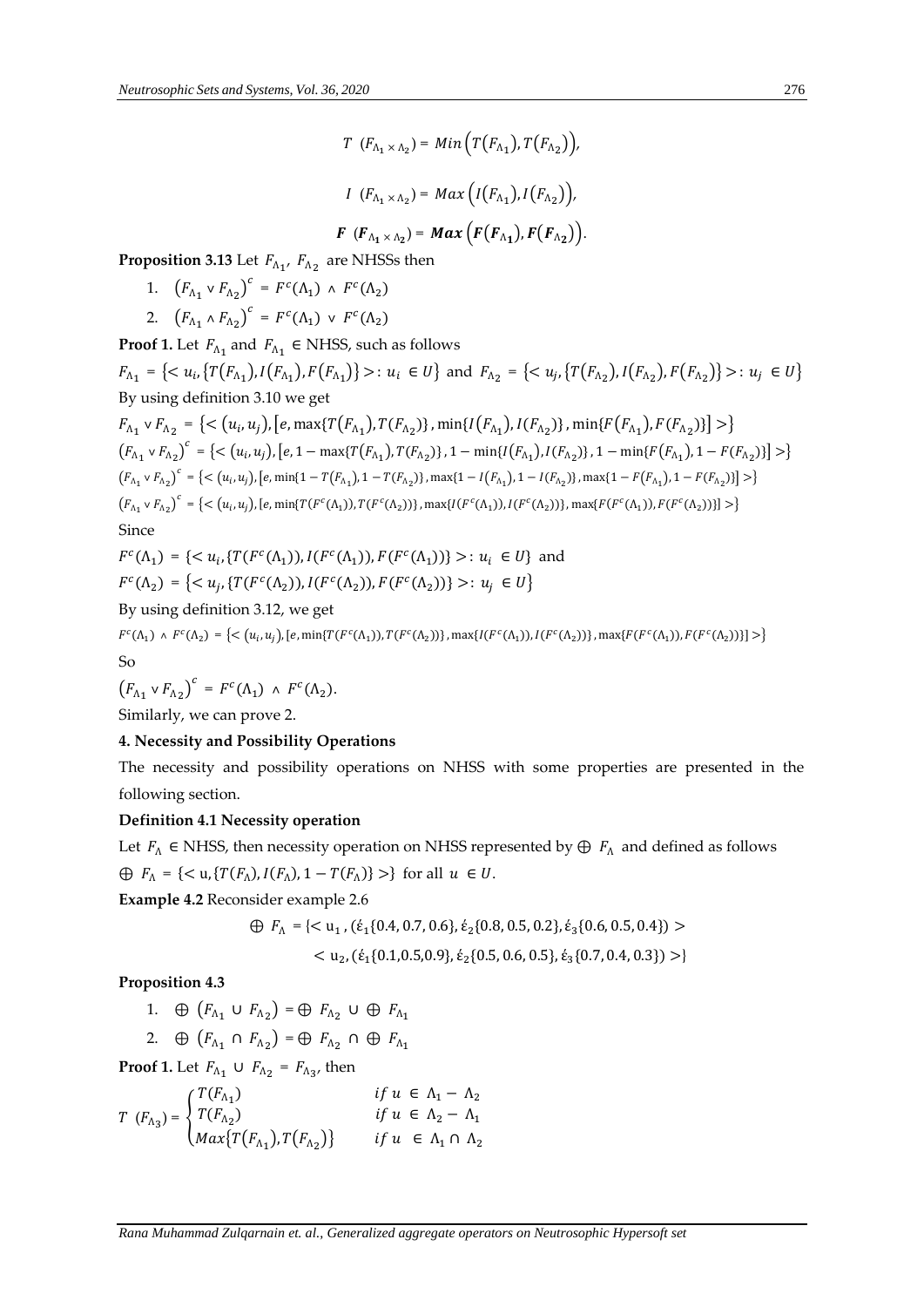$$
I (F_{\Lambda_3}) = \begin{cases} I(F_{\Lambda_1}) & \text{if } u \in \Lambda_1 - \Lambda_2 \\ I(F_{\Lambda_2}) & \text{if } u \in \Lambda_2 - \Lambda_1 \\ \text{Min}\{I(F_{\Lambda_1}), I(F_{\Lambda_2})\} & \text{if } u \in \Lambda_1 \cap \Lambda_2 \\ F (F_{\Lambda_3}) = \begin{cases} F(F_{\Lambda_1}) & \text{if } u \in \Lambda_1 - \Lambda_2 \\ F(F_{\Lambda_2}) & \text{if } u \in \Lambda_1 - \Lambda_2 \\ \text{Min}\{F(F_{\Lambda_1}), F(F_{\Lambda_2})\} & \text{if } u \in \Lambda_1 \cap \Lambda_2 \end{cases} \end{cases}
$$

By using the definition of necessity operation

 $\bigoplus F_{\Lambda_3} = \{ \langle u, \{\oplus T(F_{\Lambda_3}), \oplus I(F_{\Lambda_3}), \oplus F(F_{\Lambda_3}) \} \rangle : u \in U \},$  where  $\bigoplus T$   $(F_{\Lambda_3}) = \{$  $T(F_{\Lambda_1})$   $if \ u \in \Lambda_1 - \Lambda_2$  $T(F_{\Lambda_2})$  if  $u \in \Lambda_2 - \Lambda_1$  $Max\{T(F_{\Lambda_1}), T(F_{\Lambda_2})\}$  if  $u \in \Lambda_1 \cap \Lambda_2$  $\bigoplus I$   $(F_{\Lambda_3}) = \left\{$  $I(F_{\Lambda_1})$   $if \ u \in \Lambda_1 - \Lambda_2$  $I(F_{\Lambda_2})$  if  $u \in \Lambda_2 - \Lambda_1$  $Min\{I(F_{\Lambda_1}), I(F_{\Lambda_2})\}$  if  $u \in \Lambda_1 \cap \Lambda_2$  $\bigoplus F$   $(F_{\Lambda_3}) = \{$  $1 - T(F_{\Lambda_1})$   $if \ u \in \Lambda_1 - \Lambda_2$  $1 - T(F_{\Lambda_2})$   $if \ u \in \Lambda_2 - \Lambda_1$  $1 - Max\{T(F_{\Lambda_1}), T(F_{\Lambda_2})\}$  if  $u \in \Lambda_1 \cap \Lambda_2$ 

Assume

$$
\bigoplus F_{\Lambda_1} = \{ \langle u, \{ T(F_{\Lambda_1}), I(F_{\Lambda_1}), 1 - T(F_{\Lambda_1}) \} \rangle : u \in U \}
$$
  
\n
$$
\bigoplus F_{\Lambda_2} = \{ \langle u, \{ T(F_{\Lambda_2}), I(F_{\Lambda_2}), 1 - T(F_{\Lambda_2}) \} \rangle : u \in U \}
$$
  
\n
$$
\bigoplus F_{\Lambda_1} \cup \bigoplus F_{\Lambda_2} = F_{\delta}, \text{ where}
$$
  
\n
$$
F_{\delta} = \{ \langle u, \{ T(F_{\delta}), I(F_{\delta}), F(F_{\delta}) \} \rangle : u \in U \}, \text{ such that}
$$
  
\n
$$
T(F_{\delta}) = \begin{cases} T(F_{\Lambda_1}) & \text{if } u \in \Lambda_1 - \Lambda_2 \\ T(F_{\Lambda_2}) & \text{if } u \in \Lambda_2 - \Lambda_1 \end{cases}
$$
  
\n
$$
I(F_{\delta}) = \begin{cases} I(F_{\Lambda_1}) & \text{if } u \in \Lambda_1 - \Lambda_2 \\ I(F_{\Lambda_2}) & \text{if } u \in \Lambda_1 - \Lambda_2 \end{cases}
$$
  
\n
$$
I(F_{\delta}) = \begin{cases} I(F_{\Lambda_1}) & \text{if } u \in \Lambda_1 - \Lambda_2 \\ I(F_{\Lambda_2}) & \text{if } u \in \Lambda_2 - \Lambda_1 \end{cases}
$$
  
\n
$$
F(F_{\delta}) = \begin{cases} 1 - T(F_{\Lambda_1}) & \text{if } u \in \Lambda_1 - \Lambda_2 \\ 1 - T(F_{\Lambda_2}) & \text{if } u \in \Lambda_1 - \Lambda_2 \\ 1 - T(F_{\Lambda_1}), 1 - T(F_{\Lambda_2}) \end{cases}
$$
  
\n
$$
F(H_{\delta}) = \begin{cases} 1 - T(F_{\Lambda_1}) & \text{if } u \in \Lambda_1 - \Lambda_2 \\ 1 - T(F_{\Lambda_1}), 1 - T(F_{\Lambda_2}) \end{cases}
$$
  
\n
$$
F(H_{\delta}) = \begin{cases} 1 - T(F_{\Lambda_1}) & \text{if } u \in \Lambda_1 - \Lambda_2 \\ 1 - T(F_{\Lambda_2}) & \text{if } u \in \Lambda_1 - \Lambda_2 \\ 1 - \text{Max}\{ T(F_{\
$$

Consequently  $\bigoplus F_{\Lambda_3}$  and  $F_\delta$  are same. So

 $\oplus$   $(F_{\Lambda_1} \cup F_{\Lambda_2}) = \oplus F_{\Lambda_2} \cup \oplus F_{\Lambda_1}.$ Similarly, we can prove 2.

#### **Definition 4.4 Possibility operation**

Let  $F_A \in$  NHSS, then possibility operation on NHSS represented by  $\otimes F_A$  and defined as follows  $\otimes$   $F_{\Lambda} = \{ \langle u, \{1 - F(F_{\Lambda}), I(F_{\Lambda}), F(F_{\Lambda})\} \rangle \}$  for all  $u \in U$ .

**Example 4.5** Reconsider the example 2.6

 $\otimes$   $F_{\Lambda} = \{<\mathbf{u}_1, (\dot{\epsilon}_1\{0.5, 0.7, 0.5\}, \dot{\epsilon}_2\{0.7, 0.5, 0.3\}, \dot{\epsilon}_3\{0.1, 0.5, 0.9\})>$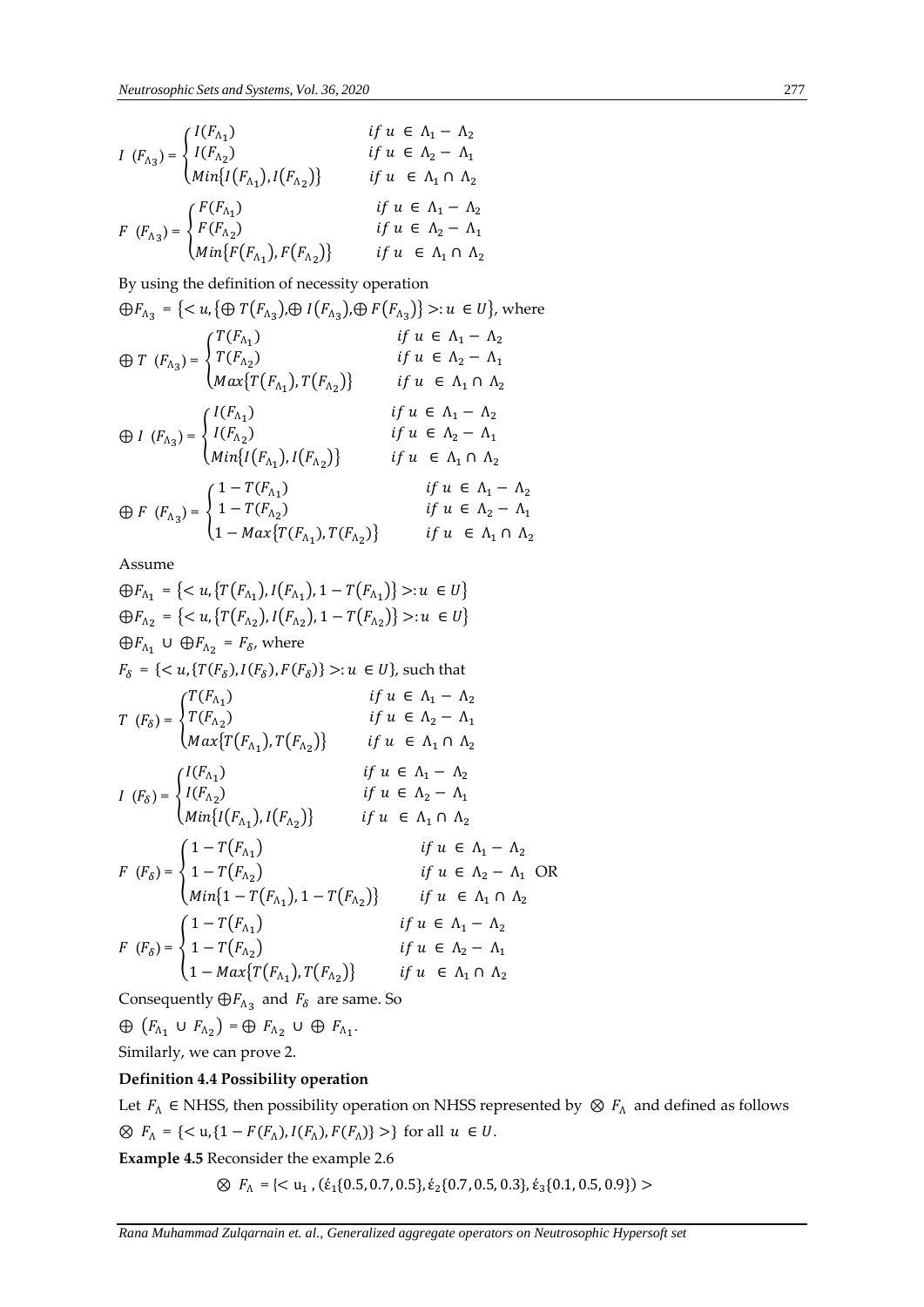# **Proposition 4.6**

1. 
$$
\otimes (F_{\Lambda_1} \cup F_{\Lambda_2}) = \otimes F_{\Lambda_2} \cup \otimes F_{\Lambda_1}
$$
  
2.  $\otimes (F_{\Lambda_1} \cap F_{\Lambda_2}) = \otimes F_{\Lambda_2} \cap \otimes F_{\Lambda_1}$ 

**Proof 1.** Let  $F_{\Lambda_1} \cup F_{\Lambda_2} = F_{\Lambda_3}$ , then

$$
T (F_{\Lambda_3}) = \begin{cases} T(F_{\Lambda_1}) & \text{if } u \in \Lambda_1 - \Lambda_2 \\ T(F_{\Lambda_2}) & \text{if } u \in \Lambda_2 - \Lambda_1 \\ \text{Max} \{ T(F_{\Lambda_1}), T(F_{\Lambda_2}) \} & \text{if } u \in \Lambda_1 \cap \Lambda_2 \end{cases}
$$
  

$$
I (F_{\Lambda_3}) = \begin{cases} I(F_{\Lambda_1}) & \text{if } u \in \Lambda_1 \cap \Lambda_2 \\ I(F_{\Lambda_2}) & \text{if } u \in \Lambda_1 - \Lambda_2 \\ \text{Min} \{ I(F_{\Lambda_1}), I(F_{\Lambda_2}) \} & \text{if } u \in \Lambda_2 - \Lambda_1 \\ \text{if } u \in \Lambda_1 \cap \Lambda_2 \end{cases}
$$
  

$$
F (F_{\Lambda_3}) = \begin{cases} F(F_{\Lambda_1}) & \text{if } u \in \Lambda_1 - \Lambda_2 \\ F(F_{\Lambda_2}) & \text{if } u \in \Lambda_1 - \Lambda_2 \\ \text{Min} \{ F(F_{\Lambda_1}), F(F_{\Lambda_2}) \} & \text{if } u \in \Lambda_2 - \Lambda_1 \\ \text{Min} \{ F(F_{\Lambda_1}), F(F_{\Lambda_2}) \} & \text{if } u \in \Lambda_1 \cap \Lambda_2 \end{cases}
$$

By using the definition of necessity operation

$$
\otimes F_{\Lambda_3} = \{< u, \{ \otimes T(F_{\Lambda_3}), \otimes I(F_{\Lambda_3}), \otimes F(F_{\Lambda_3}) \} > : u \in U \}, \text{ where}
$$
\n
$$
\otimes T (F_{\Lambda_3}) = \begin{cases}\n1 - F(F_{\Lambda_1}) & \text{if } u \in \Lambda_1 - \Lambda_2 \\
1 - F(F_{\Lambda_2}) & \text{if } u \in \Lambda_2 - \Lambda_1 \\
1 - \max\{F(F_{\Lambda_1}), F(F_{\Lambda_2})\} & \text{if } u \in \Lambda_1 \cap \Lambda_2\n\end{cases}
$$
\n
$$
= \begin{cases}\n1 - F(F_{\Lambda_1}) & \text{if } u \in \Lambda_1 - \Lambda_2 \\
1 - F(F_{\Lambda_2}) & \text{if } u \in \Lambda_1 - \Lambda_2 \\
\text{Min}\{1 - F(F_{\Lambda_1}), 1 - F(F_{\Lambda_2})\} & \text{if } u \in \Lambda_1 \cap \Lambda_2\n\end{cases}
$$
\n
$$
\otimes I (F_{\Lambda_3}) = \begin{cases}\nI(F_{\Lambda_1}) & \text{if } u \in \Lambda_1 - \Lambda_2 \\
I(F_{\Lambda_2}) & \text{if } u \in \Lambda_2 - \Lambda_1 \\
\text{Min}\{I(F_{\Lambda_1}), I(F_{\Lambda_2})\} & \text{if } u \in \Lambda_1 \cap \Lambda_2\n\end{cases}
$$
\n
$$
\begin{cases}\nF(F_{\Lambda_1}) & \text{if } u \in \Lambda_1 - \Lambda_2 \\
I(f_{\Lambda_2}) & \text{if } u \in \Lambda_1 - \Lambda_2\n\end{cases}
$$

$$
\otimes \ \ F \ (F_{\Lambda_3}) = \begin{cases} F(F_{\Lambda_2}) & \text{if } u \in \Lambda_2 - \Lambda_1 \\ \text{Min}\{F(F_{\Lambda_1}), F(F_{\Lambda_2})\} & \text{if } u \in \Lambda_1 \cap \Lambda_2 \end{cases}
$$

Assume

$$
\bigotimes F_{\Lambda_1} = \{ \langle u, \{1 - F(F_{\Lambda_1}), I(F_{\Lambda_1}), F(F_{\Lambda_1}) \} \rangle : u \in U \}
$$
  
\n
$$
\bigotimes F_{\Lambda_2} = \{ \langle u, \{1 - F(F_{\Lambda_2}), I(F_{\Lambda_2}), F(F_{\Lambda_2}) \} \rangle : u \in U \}
$$
  
\n
$$
\bigotimes F_{\Lambda_1} \cup \bigoplus F_{\Lambda_2} = F_{\delta}, \text{ where}
$$
  
\n
$$
F_{\delta} = \{ \langle u, \{T(F_{\delta}), I(F_{\delta}), F(F_{\delta}) \} \rangle : u \in U \}, \text{ such that}
$$
  
\n
$$
\bigotimes T (F_{\delta}) = \begin{cases} 1 - F(F_{\Lambda_1}) & \text{if } u \in \Lambda_1 - \Lambda_2 \\ 1 - F(F_{\Lambda_2}) & \text{if } u \in \Lambda_2 - \Lambda_1 \\ 1 - \max\{F(F_{\Lambda_1}), F(F_{\Lambda_2}) \} & \text{if } u \in \Lambda_1 \cap \Lambda_2 \end{cases}
$$
  
\n
$$
\bigotimes I (F_{\delta}) = \begin{cases} I(F_{\Lambda_1}) & \text{if } u \in \Lambda_1 - \Lambda_2 \\ I(F_{\Lambda_2}) & \text{if } u \in \Lambda_2 - \Lambda_1 \\ \text{Min}\{I(F_{\Lambda_1}), I(F_{\Lambda_2}) \} & \text{if } u \in \Lambda_1 \cap \Lambda_2 \\ \text{if } u \in \Lambda_1 - \Lambda_2 \\ \text{if } u \in \Lambda_1 - \Lambda_2 \\ \text{if } u \in \Lambda_1 - \Lambda_2 \\ \text{Min}\{F(F_{\Lambda_1}), F(F_{\Lambda_2}) \} & \text{if } u \in \Lambda_1 - \Lambda_2 \\ \text{Min}\{F(F_{\Lambda_1}), F(F_{\Lambda_2}) \} & \text{if } u \in \Lambda_1 - \Lambda_2 \end{cases}
$$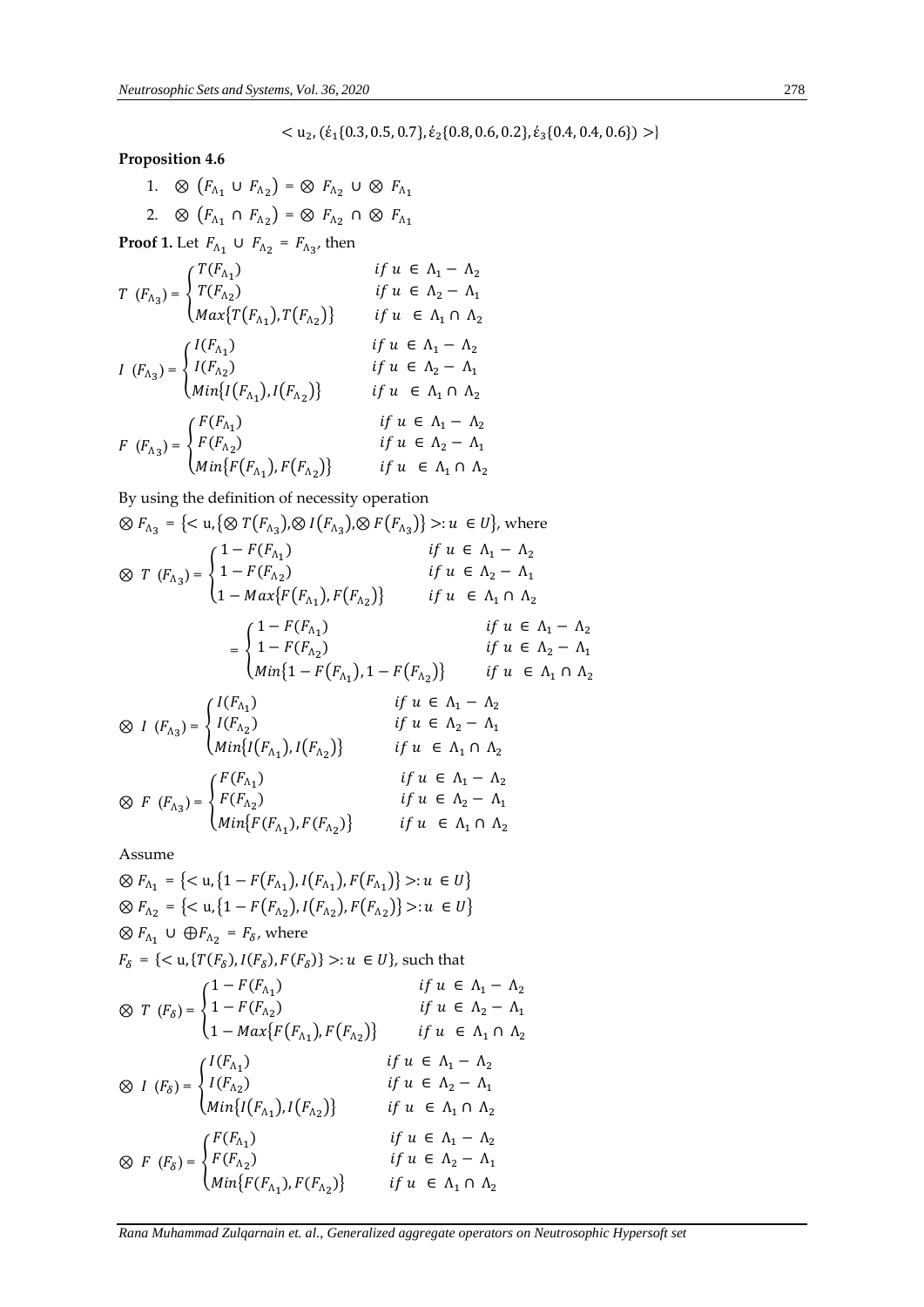Consequently  $\otimes F_{\Lambda_3}$  and  $F_{\delta}$  are same. So

 $\otimes$   $(F_{\Lambda_1} \cup F_{\Lambda_2}) = \otimes F_{\Lambda_2} \cup \otimes F_{\Lambda_1}$ Similarly, we can prove 2.

**Proposition 4.7** Let  $F_{\Lambda_1}$  and  $F_{\Lambda_2} \in \text{NHSS}$ , than we have the following

- 1.  $\oplus (F_{\Lambda_1} \wedge F_{\Lambda_2}) = \oplus F_{\Lambda_1} \wedge \oplus F_{\Lambda_2}$
- 2.  $\oplus (F_{\Lambda_1} \vee F_{\Lambda_2}) = \oplus F_{\Lambda_1} \vee \oplus F_{\Lambda_2}$
- 3.  $\otimes$   $(F_{\Lambda_1} \wedge F_{\Lambda_2}) = \otimes F_{\Lambda_1} \wedge \otimes F_{\Lambda_2}$
- 4.  $\otimes$   $(F_{\Lambda_1} \vee F_{\Lambda_2}) = \otimes F_{\Lambda_1} \vee \otimes F_{\Lambda_2}$

**Proof 1.** Assume  $F_{\Lambda_1} \wedge F_{\Lambda_2} = F_{\Lambda_1 \times \Lambda_2}$ , where  $(u_i, u_j) \in \Lambda_1 \times \Lambda_2$  $F_{\Lambda_1 \times \Lambda_2} = \{ \langle (u_i, u_j), [e, \min\{T(F_{\Lambda_1}), T(F_{\Lambda_2})\}, \max\{I(F_{\Lambda_1}), I(F_{\Lambda_2})\}, \max\{F(F_{\Lambda_1}), F(F_{\Lambda_2})\} \rangle \} \rangle$ By using definition 4.1, we have

 $\bigoplus \bigl(F_{\Lambda_1}\wedge F_{\Lambda_2}\bigr)=\bigl\{<\bigl(u_i,u_j\bigr),\bigl[e,\min\{T\bigl(F_{\Lambda_1}\bigr),T\bigl(F_{\Lambda_2}\bigr)\},\max\{I\bigl(F_{\Lambda_1}\bigr),I\bigl(F_{\Lambda_2}\bigr)\},1-\min\{T\bigl(F_{\Lambda_1}\bigr),T\bigl(F_{\Lambda_2}\bigr)\}\bigl]> \bigl\}$ Since

 $\oplus$   $F_{\Lambda_1} = \{ \langle u, \{ T(F_{\Lambda_1}), I(F_{\Lambda_1}), 1 - T(F_{\Lambda_1}) \} \rangle \}$ , and  $\bigoplus F_{\Lambda_2} = \{<\mathsf{u},\{T(F_{\Lambda_2}),I(F_{\Lambda_2}),1-T(F_{\Lambda_2})\}> \},\$  then by using AND-operation, we get  $\oplus$   $F_{\Lambda_1} \wedge \oplus F_{\Lambda_2} =$  $\{<(u_i, u_j), [e, \min\{T(F_{\Lambda_1}), T(F_{\Lambda_2})\}, \max\{I(F_{\Lambda_1}), I(F_{\Lambda_2})\}, \max\{1-T(F_{\Lambda_1}), 1-T(F_{\Lambda_2})\}]>)\}$  $=\{<(u_i, u_j), [e, \min\{T(F_{\Lambda_1}), T(F_{\Lambda_2})\}, \max\{I(F_{\Lambda_1}), I(F_{\Lambda_2})\}, 1-\min\{T(F_{\Lambda_1}), T(F_{\Lambda_2})\}]>\}$  $= \bigoplus (F_{\Lambda_1} \wedge F_{\Lambda_2})$ 

**Proof 2.** Similar to Assertion 1.

**Proof 3.** Assume  $F_{\Lambda_1} \wedge F_{\Lambda_2} = F_{\Lambda_1 \times \Lambda_2}$ , where  $(u_i, u_j) \in \Lambda_1 \times \Lambda_2$  $F_{\Lambda_1 \times \Lambda_2} = \{ \langle (u_i, u_j), [e, \min\{T(F_{\Lambda_1}), T(F_{\Lambda_2})\}, \max\{I(F_{\Lambda_1}), I(F_{\Lambda_2})\}, \max\{F(F_{\Lambda_1}), F(F_{\Lambda_2})\} \rangle \} \rangle$ By using definition 4.4, we have  $\otimes (F_{\Lambda_1} \wedge F_{\Lambda_2}) = \{ \langle (u_i, u_j), [e, 1 - \max\{F(F_{\Lambda_1}), F(F_{\Lambda_2})\}, \max\{I(F_{\Lambda_1}), I(F_{\Lambda_2})\}, \max\{F(F_{\Lambda_1}), F(F_{\Lambda_2})\} \rangle \} \rangle$ Since ⊗  $F_{\Lambda_1} = \{  \},$  and ⊗  $F_{\Lambda_2}$  = {< u,{1 −  $F(F_{\Lambda_2})$ ,  $I(F_{\Lambda_2})$ ,  $F(F_{\Lambda_2})$ } >}, then by using AND-operation, we get  $\otimes$   $F_{\Lambda_1} \wedge \oplus F_{\Lambda_2} =$  $\{<(u_i,u_j), [e,\min\{1-F(F_{\Lambda_1}),1-F(F_{\Lambda_2})\},\max\{I(F_{\Lambda_1}),I(F_{\Lambda_2})\},\max\{F(F_{\Lambda_1}),F(F_{\Lambda_2})\}]>\}$  $=\{<(u_i,u_j),[e,1-\max\{F(F_{\Lambda_1}),F(F_{\Lambda_2})\},\max\{I(F_{\Lambda_1}),I(F_{\Lambda_2})\},\max\{F(F_{\Lambda_1}),F(F_{\Lambda_2})\}]>\}$  $= \otimes (F_{\Lambda_1} \wedge F_{\Lambda_2})$ 

Proof 4. Assume  $F_{\Lambda_1} \vee F_{\Lambda_2} = F_{\Lambda_1 \times \Lambda_2}$ , where  $(u_i, u_j) \in \Lambda_1 \times \Lambda_2$  $F_{\Lambda_1\times\Lambda_2} = \{<(u_i,u_j),[e,\max\{T(F_{\Lambda_1}),T(F_{\Lambda_2})\},\min\{I(F_{\Lambda_1}),I(F_{\Lambda_2})\},\min\{F(F_{\Lambda_1}),F(F_{\Lambda_2})\}]>\}$ By using definition 4.4, we have  $\otimes (F_{\Lambda_1} \vee F_{\Lambda_2}) = \{ \langle (u_i, u_j), [e, 1 - \min\{F(F_{\Lambda_1}), F(F_{\Lambda_2})\}, \min\{I(F_{\Lambda_1}), I(F_{\Lambda_2})\}, \min\{F(F_{\Lambda_1}), F(F_{\Lambda_2})\} \rangle \}$ Since ⊗  $F_{\Lambda_1} = \{  \},$  and ⊗  $F_{\Lambda_2}$  = {< u,{1 –  $F(F_{\Lambda_2})$ ,  $I(F_{\Lambda_2})$ ,  $F(F_{\Lambda_2})$ } >}, then by using OR-operation, we get  $\otimes$   $F_{\Lambda_1} \vee \oplus F_{\Lambda_2} =$  $\{<(u_i,u_j),[e,\max\{1-F(F_{\Lambda_1}),1-F(F_{\Lambda_2})\},\min\{I(F_{\Lambda_1}),I(F_{\Lambda_2})\},\min\{F(F_{\Lambda_1}),F(F_{\Lambda_2})\}]>\}$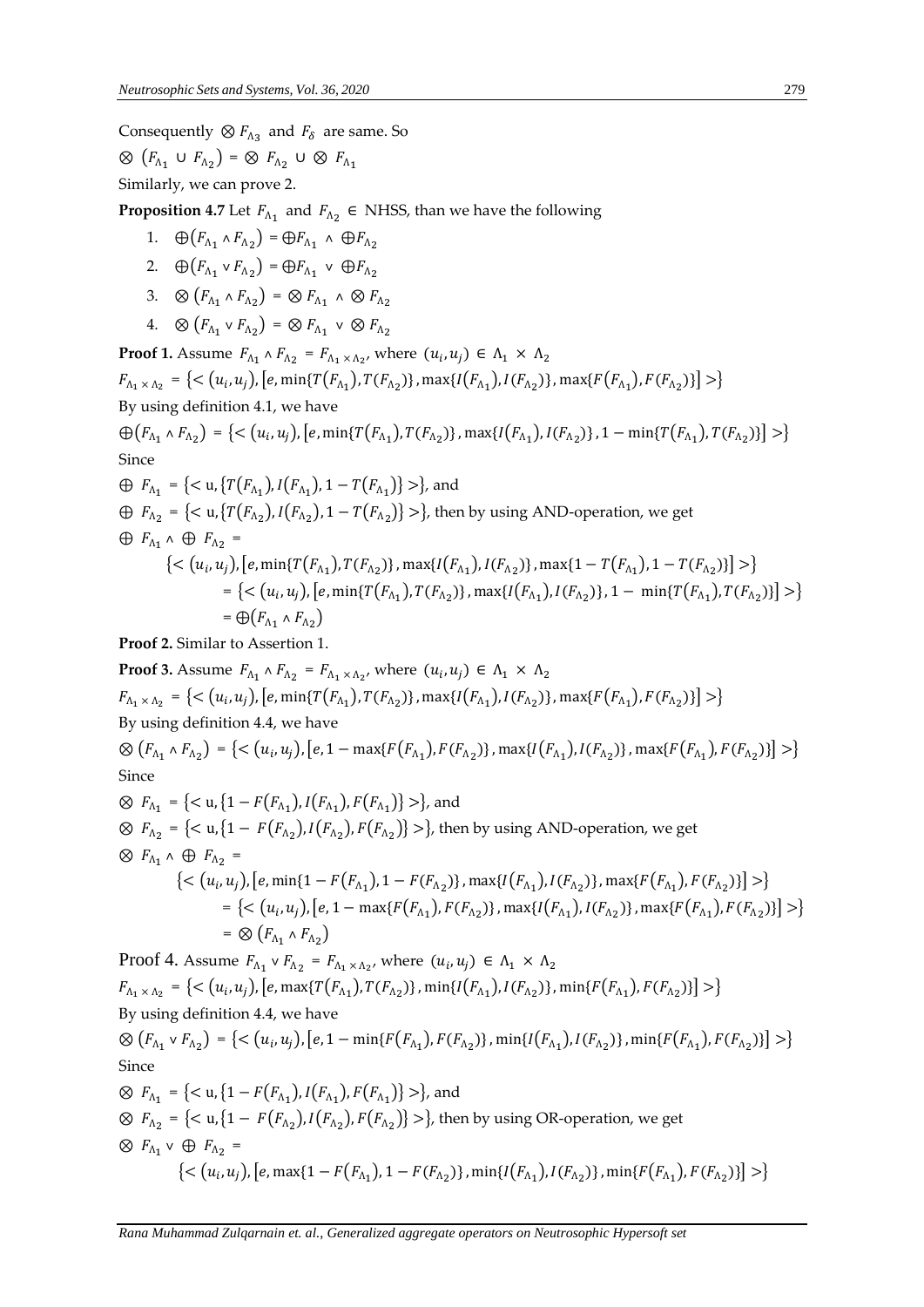$$
= \left\{ \langle (u_i, u_j), [e, 1 - \min\{F(F_{\Lambda_1}), F(F_{\Lambda_2})\}, \min\{I(F_{\Lambda_1}), I(F_{\Lambda_2})\}, \min\{F(F_{\Lambda_1}), F(F_{\Lambda_2})\} \rangle \right\}
$$
  
=  $\otimes (F_{\Lambda_1} \wedge F_{\Lambda_2})$ 

## **5. Conclusion**

In this paper, we study neutrosophic hypersoft set with some basic definition. We proposed the generalized aggregate operators on neutrosophic hypersoft sets such as complement, extended union, extended intersection, And-operation, and Or-operation with their properties and proved the commutative and associative laws on NHSS by using extended union and extended intersection. Finally, the concept of necessity and possibility operations on NHSS with suitable numerical examples and properties are presented. For future trends, we can develop the distance-based similarity measure and will be used for decision making, medical diagnoses, pattern recognition, etc. We also develop the neutrosophic hypersoft matrices with its operations and properties by using proposed operations and use for decision making.

**Acknowledgments:** This research is partially supported by a grant of National Natural Science Foundation of China (11971384).

## **References**

- 1. L. A. Zadeh, Fuzzy Sets, *Information and Control,* 8(1965) 338–353.
- 2. I. B. Turksen, Interval Valued Fuzzy Sets Based on Normal Forms, *Fuzzy Sets and Systems*, 20(1986) 191– 210.
- 3. K. Atanassov, Intultionistic Fuzzy Sets, *Fuzzy Sets and Systems,* 20(1986) 87–96.
- 4. F. Smarandache, Neutrosophic set a generalization of intuitionistic fuzzy sets, *International Journal of Pure and Applied Mathematics,* 24(3)(2005) 287–297.
- 5. D. Molodtsov, Soft Set Theory First Results, *Computers & Mathematics with Applications,* 37(1999) 19–31.
- 6. P. K. Maji, R. Biswas, A. R. Roy, Soft set theory, *Computers and Mathematics with Applications,* 45(4–5)(2003) 555–562.
- 7. P. K. Maji, A. R. Roy, R. Biswas, An Application of Soft Sets in A Decision Making Problem, *Computers and Mathematics with Applications,* 44(2002) 1077–1083.
- 8. M. I. Ali, F. Feng, X. Liu, W. Keun, M. Shabir, On some new operations in soft set theory, *Computers and Mathematics with Applications,* 57(9)(2009) 1547–1553.
- 9. A. Sezgin, A. O. Atagun, On operations of soft sets, *Computers and Mathematics with Applications,* 61(5)(2011) 1457–1467.
- 10. N. Çağman, S. Enginoğlu, Soft matrix theory and its decision making, *Computers and Mathematics with Applications,* 59(10)(2010) 3308–3314.
- 11. N. Çağman, S. Enginoğlu, Soft set theory and uni int decision making, *European Journal of Operational Research,* 207(2010) 848–855.
- 12. O. Atag, E. Ayg, Difference Operations of Soft Matrices with Applications in Decision Making, *Punjab University Journal of Mathematics,* 51(3)(2019) 1–21.
- 13. P. K. Maji, Neutrosophic soft set, *Annals of Fuzzy Mathematics and Informatics,* 5(1)(2013) 157–168.
- 14. F. Karaaslan, Possibility neutrosophic soft sets and PNS-decision making method, *Applied Soft Computing Journal,* 54(2016) 403–414.
- 15. S. Broumi, Generalized Neutrosophic Soft Set, *International Journal of Computer Science, Engineering and Information Technology,* 3(2)(2013) 17–30.
- 16. I. Deli, Y. Şubaş, A ranking method of single valued neutrosophic numbers and its applications to multiattribute decision making problems, *Int. J. Mach. Learn. & Cyber,* 8(2017) 1309–1322.
- 17. H. Wang, F. Smarandache, Y. Zhang, Single valued neutrosophic sets, *Int. J. Gen. Syst,* 42(2013) 386–394.
- 18. J. Ye, A multicriteria decision-making method using aggregation operators for simplified neutrosophic sets, *Journal of Intelligent and Fuzzy Systems,* 26(2014) 2459–2466.
- 19. F. Smarandache, Extension of Soft Set to Hypersoft Set, and then to Plithogenic Hypersoft Set, *Neutrosophic Sets and Systems,* 22(2018) 168–170.